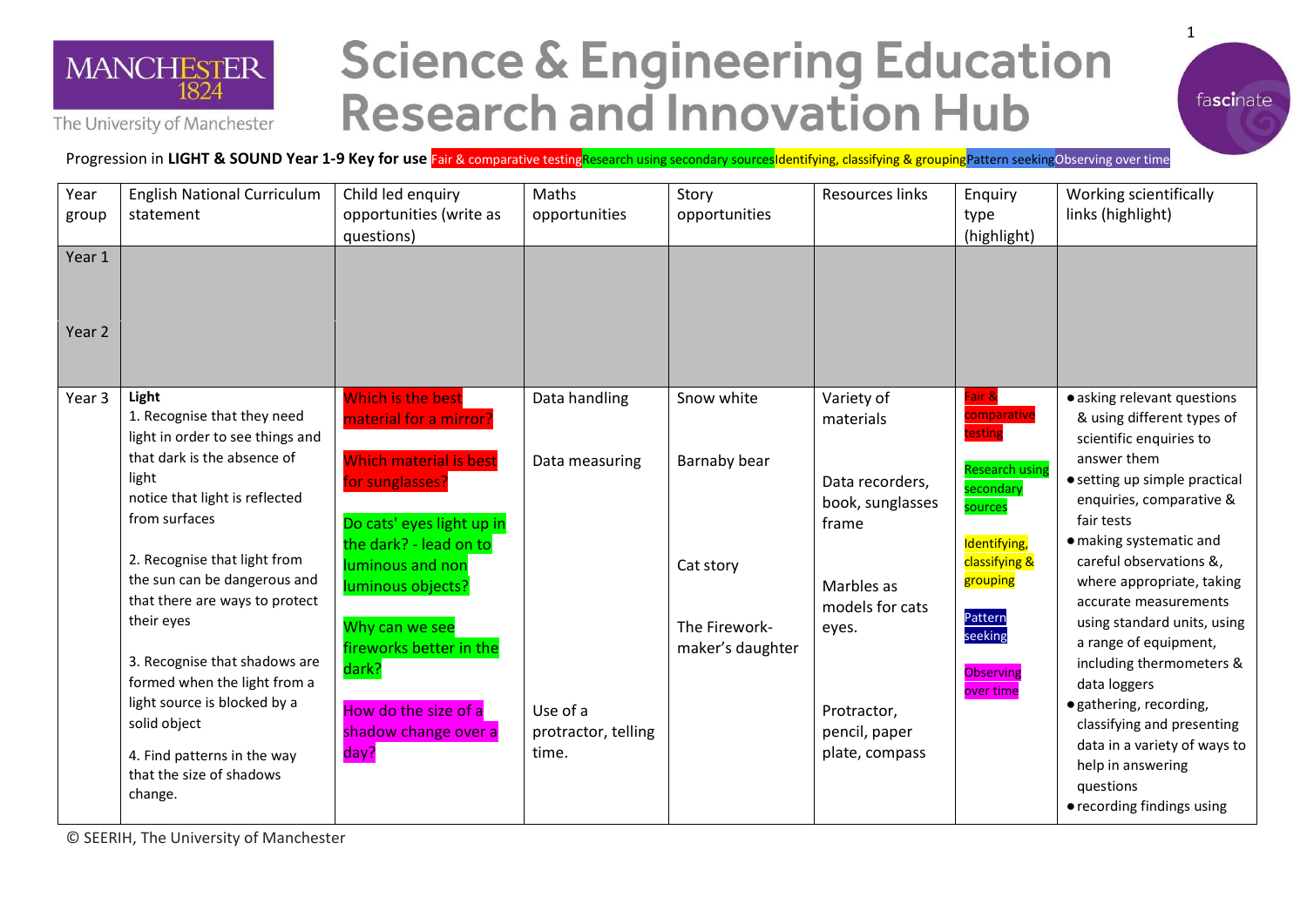|        |                                                                                                                                                                                                                |                                                                                            |                                                |                                                                         |                                   |                                                                                  | $\overline{2}$                                                                                                                                                                                                                                               |
|--------|----------------------------------------------------------------------------------------------------------------------------------------------------------------------------------------------------------------|--------------------------------------------------------------------------------------------|------------------------------------------------|-------------------------------------------------------------------------|-----------------------------------|----------------------------------------------------------------------------------|--------------------------------------------------------------------------------------------------------------------------------------------------------------------------------------------------------------------------------------------------------------|
| Year 4 | 1. Identify how sounds are<br>made, associating some of<br>them with something vibrating                                                                                                                       | 1. Cup & string - pupils<br>to ask their own enquiry<br>question.                          | Length of string<br>(ruler use)                | Made up story<br>about being stuck<br>on a desert island<br>and need to | cups, string,<br>scissors, rulers | air &<br>comparative<br>testing                                                  | simple scientific language,<br>drawings, labelled<br>diagrams, keys, bar charts,<br>& tables                                                                                                                                                                 |
|        | 2. Recognise that vibrations<br>from sounds travel through a<br>medium to the ear                                                                                                                              | 2. Can you make a guitar<br>that plays 4 different<br>pitch sounds?                        | Length of elastic<br>band related to<br>pitch. | contact another<br>island.<br>Horrid Henry                              | Junk, elastic<br>bands            | <b>Research using</b><br>secondary<br>sources<br>Identifying,                    | • reporting on findings from<br>enquiries, including oral &<br>written explanations,<br>displays or presentations                                                                                                                                            |
|        | 3. Find patterns between the<br>pitch of a sound and features<br>of the object that produced it<br>4. Find patterns between the<br>volume of a sound and the<br>strength of the vibrations that<br>produced it | 3. What is the effect of<br>distance from source on<br>the volume/amplitude<br>of a sound? | Decibels on data<br>collector                  | rocks story                                                             | Air horn, decibel<br>meter        | classifying &<br>grouping<br>Pattern<br>seeking<br><b>Observing</b><br>over time | of results & conclusions<br>· using results to draw<br>simple conclusions, make<br>predictions for new values,<br>suggest improvements &<br>raise further questions<br>· identifying differences,<br>similarities or changes<br>related to simple scientific |
|        | 5. Recognise that sounds get<br>fainter as the distance from<br>the sound source increases.                                                                                                                    |                                                                                            |                                                |                                                                         |                                   |                                                                                  | ideas and processes<br>• using straightforward<br>scientific evidence to<br>answer questions or to<br>support their findings.                                                                                                                                |
|        |                                                                                                                                                                                                                |                                                                                            |                                                |                                                                         |                                   |                                                                                  |                                                                                                                                                                                                                                                              |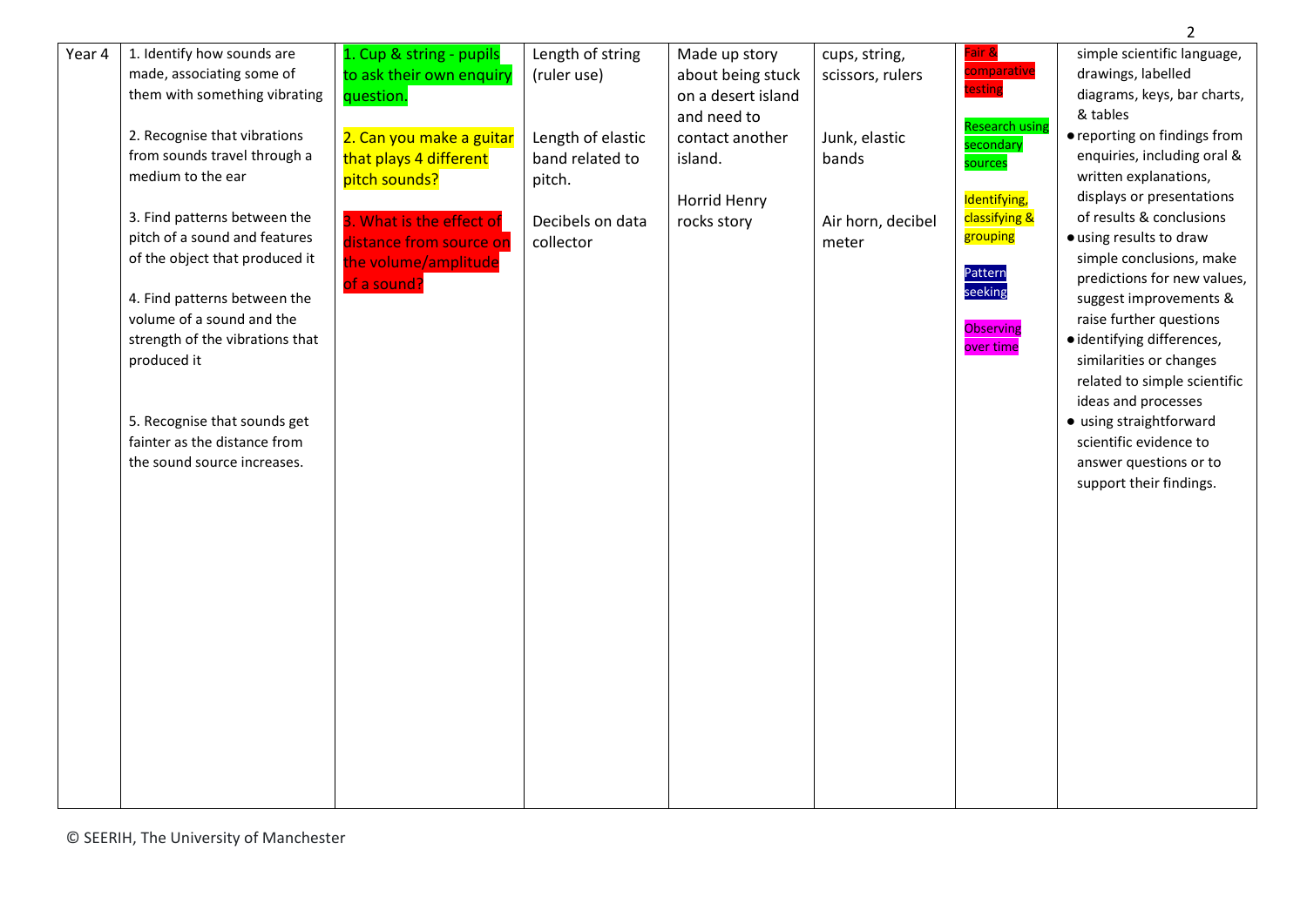| Year 5<br>Year <sub>6</sub> | 1. Recognise that light appears<br>to travel in straight lines<br>2. Use the idea that light<br>travels in straight lines to<br>explain that objects are seen<br>because they give out or<br>reflect light into the eye<br>3. Explain that we see things<br>because light travels from light<br>sources to our eyes or from<br>light sources to objects and<br>then to our eyes<br>4. Use the idea that light<br>travels in straight lines to<br>explain why shadows have the<br>same shape as the objects that<br>cast them. | 1. How can a submarine<br>see where it is going?<br>2. Why do we see the<br>moon?<br>3. What is the best<br>position for a car rear-<br>view mirror?<br>4. How can I use<br>shadows to identify<br>aeroplanes?<br>4. How does the<br>position of a light source<br>affect the size of a<br>shadow? | Angles - use of a<br>protractor<br>Converting units<br>of measure | Submarine story<br>WW2 story | Mirrors, light<br>beams.<br>Mirrors,<br>periscope<br>templates, cereal<br>boxes.<br>Mirrors,<br>Lollipop sticks,<br>ruler, protractor.<br>Card, plane<br>templates.<br>Lamp, object,<br>measuring stick. | Fair &<br>comparative<br>testing<br><b>Research using</b><br>secondary<br>sources<br>Identifying,<br>classifying &<br>grouping<br>Pattern<br>seeking<br><b>Observing</b><br>over time | • planning different types of<br>scientific enquiries to<br>answer questions,<br>including recognising and<br>controlling variables<br>where necessary<br>• taking measurements,<br>using a range of scientific<br>equipment, with<br>increasing accuracy and<br>precision, taking repeat<br>readings when<br>appropriate<br>• recording data and results<br>of increasing complexity<br>using scientific diagrams<br>and labels, classification<br>keys, tables, scatter<br>graphs, bar and line<br>graphs<br>• using test results to make<br>predictions to set up<br>further comparative and<br>fair tests<br>• reporting and presenting<br>findings from enquiries,<br>including conclusions,<br>causal relationships and<br>explanations of and<br>degree of trust in results,<br>in oral and written forms<br>such as displays and other<br>presentations<br>· identifying scientific<br>evidence that has been |
|-----------------------------|-------------------------------------------------------------------------------------------------------------------------------------------------------------------------------------------------------------------------------------------------------------------------------------------------------------------------------------------------------------------------------------------------------------------------------------------------------------------------------------------------------------------------------|----------------------------------------------------------------------------------------------------------------------------------------------------------------------------------------------------------------------------------------------------------------------------------------------------|-------------------------------------------------------------------|------------------------------|----------------------------------------------------------------------------------------------------------------------------------------------------------------------------------------------------------|---------------------------------------------------------------------------------------------------------------------------------------------------------------------------------------|-----------------------------------------------------------------------------------------------------------------------------------------------------------------------------------------------------------------------------------------------------------------------------------------------------------------------------------------------------------------------------------------------------------------------------------------------------------------------------------------------------------------------------------------------------------------------------------------------------------------------------------------------------------------------------------------------------------------------------------------------------------------------------------------------------------------------------------------------------------------------------------------------------------------------|
|                             |                                                                                                                                                                                                                                                                                                                                                                                                                                                                                                                               |                                                                                                                                                                                                                                                                                                    |                                                                   |                              |                                                                                                                                                                                                          |                                                                                                                                                                                       | used to support or refute<br>ideas or arguments.                                                                                                                                                                                                                                                                                                                                                                                                                                                                                                                                                                                                                                                                                                                                                                                                                                                                      |

© SEERIH, The University of Manchester

3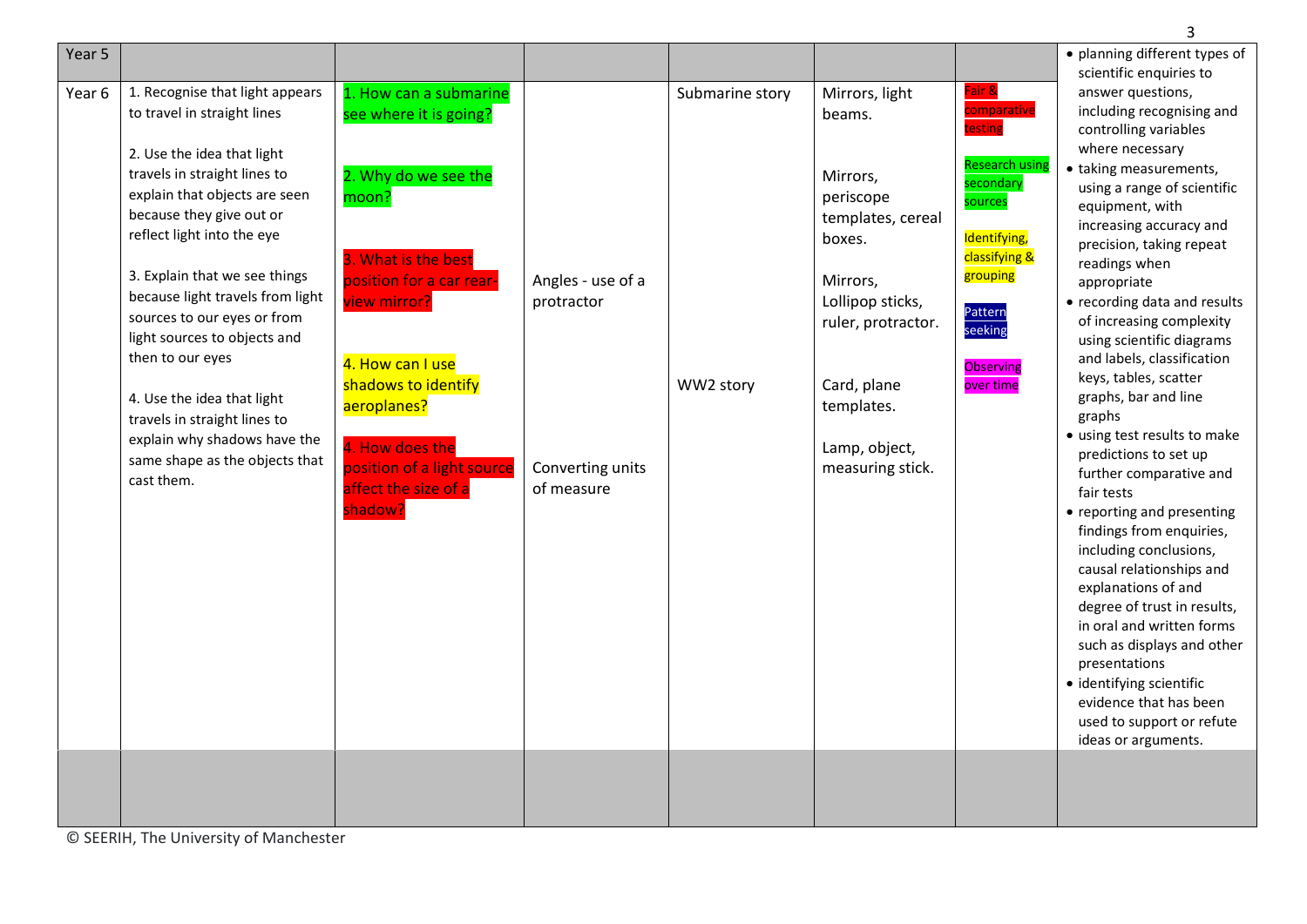| Key<br>Stage<br>$\overline{3}$ | <b>Waves</b><br><b>Sound waves</b><br>1. frequencies of sound waves,<br>measured in hertz (Hz);<br>echoes, reflection and<br>absorption of sound<br>2. sound needs a medium to<br>travel, the speed of sound in<br>air, in water, in solids<br>3. sound produced by<br>vibrations of objects, in loud<br>speakers, detected by their | How can I use echoes to<br>work out the speed of<br>sound?<br><b>What materials make</b><br>the best ear defenders? | Using speed $=$<br>distance/time<br>calculations<br>Measuring<br>materials | Alien & star wars -<br>sound travelling in<br>a vacuum?    | Stop watches,<br>wood, calculators<br>cups, card,<br>assortment of<br>materials | Fair &<br>comparative<br>testing<br><b>Research using</b><br>secondary<br>sources<br>Identifying,<br>classifying &<br>grouping | <b>Scientific attitudes</b><br>• pay attention to<br>objectivity and concern<br>for accuracy, precision,<br>repeatability and<br>reproducibility<br>• understand that scientific<br>methods and theories<br>develop as earlier<br>explanations are modified<br>to take account of new<br>evidence and ideas, |
|--------------------------------|--------------------------------------------------------------------------------------------------------------------------------------------------------------------------------------------------------------------------------------------------------------------------------------------------------------------------------------|---------------------------------------------------------------------------------------------------------------------|----------------------------------------------------------------------------|------------------------------------------------------------|---------------------------------------------------------------------------------|--------------------------------------------------------------------------------------------------------------------------------|--------------------------------------------------------------------------------------------------------------------------------------------------------------------------------------------------------------------------------------------------------------------------------------------------------------|
|                                | effects on microphone<br>diaphragm and the ear<br>drum; sound waves are<br>longitudinal<br>4. auditory range of humans<br>and animals.                                                                                                                                                                                               | What is the range of<br>human hearing?                                                                              | Data collection,<br>drawing graphs                                         |                                                            | signal generator<br>(online)                                                    | <b>Observing</b><br>over time                                                                                                  | together with the<br>importance of publishing<br>results and peer review<br>• evaluate risks.<br><b>Experimental skills and</b><br>investigations                                                                                                                                                            |
|                                | <b>Light waves</b><br>5. the similarities and<br>differences between light<br>waves and waves in matter<br>6. light waves travelling<br>through a vacuum; speed of<br>light                                                                                                                                                          |                                                                                                                     |                                                                            |                                                            |                                                                                 |                                                                                                                                | • ask questions and develop<br>a line of enquiry based on<br>observations of the real<br>world, alongside prior<br>knowledge and<br>experience<br>· make predictions using                                                                                                                                   |
|                                | 7. the transmission of light<br>through materials:<br>absorption, diffuse<br>scattering and specular<br>reflection at a surface                                                                                                                                                                                                      | oes the angle o<br>ncidence affect the<br>ngle of reflection <sup>1</sup><br>loes the angle o                       | Data collection,<br>measuring angles                                       | Story of placing<br>mirrors - Medusa<br>pencil in a cup of | Plane mirrors, ray<br>boxes, power<br>packs,<br>protractors.                    |                                                                                                                                | scientific knowledge and<br>understanding<br>• select, plan and carry out<br>the most appropriate<br>types of scientific                                                                                                                                                                                     |
|                                | 8. use of ray model to explain<br>imaging in mirrors, the<br>pinhole camera, the<br>refraction of light and action<br>of convex lens in focusing                                                                                                                                                                                     | ncidence affect the<br>ngle of refraction                                                                           |                                                                            | water, kingfisher.                                         | prisms, ray boxes,<br>power pack                                                |                                                                                                                                | enquiries to test<br>predictions, including<br>identifying independent,<br>dependent and control<br>variables, where<br>appropriate                                                                                                                                                                          |
|                                | (qualitative); the human eye<br>9. light transferring energy                                                                                                                                                                                                                                                                         | How can you make a<br>rainbow?                                                                                      |                                                                            | Loads!                                                     | prisms, ray boxes,                                                              |                                                                                                                                | • use appropriate<br>techniques, apparatus,                                                                                                                                                                                                                                                                  |

© SEERIH, The University of Manchester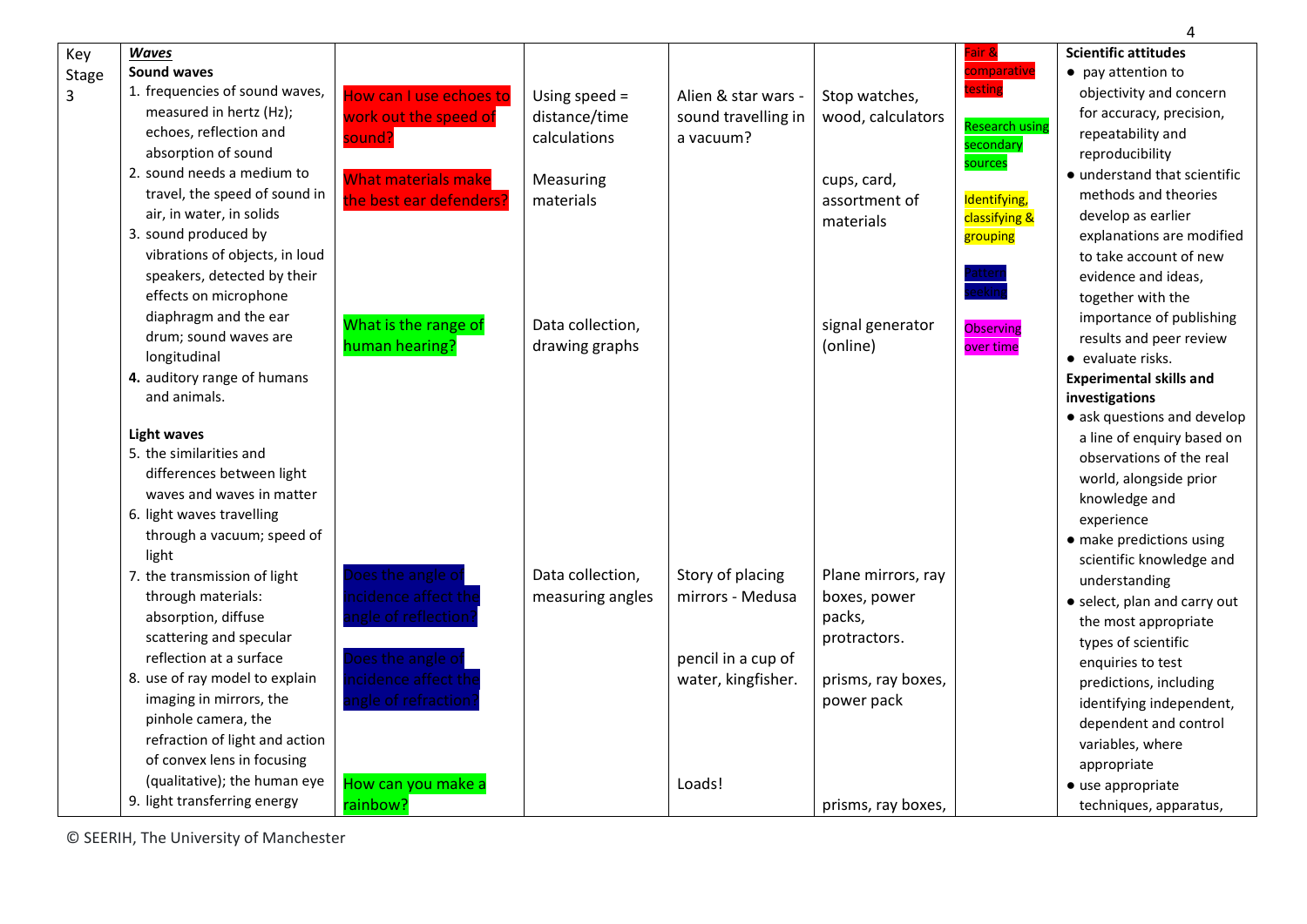| from source to absorber        | power pack | and materials during           |
|--------------------------------|------------|--------------------------------|
| leading to chemical and        |            | fieldwork and laboratory       |
| electrical effects; photo-     |            | work, paying attention to      |
| sensitive material in the      |            | health and safety              |
| retina and in cameras          |            | • make and record              |
| 10.<br>colours and the         |            | observations and               |
| different frequencies of       |            | measurements using a           |
| light, white light and prisms  |            | range of methods for           |
| (qualitative only);            |            | different investigations;      |
| differential colour effects in |            | and evaluate the reliability   |
| absorption and diffuse         |            | of methods and suggest         |
| reflection                     |            | possible improvements          |
|                                |            | • apply sampling               |
|                                |            | techniques.                    |
|                                |            | <b>Analysis and evaluation</b> |
|                                |            | • apply mathematical           |
|                                |            | concepts and calculate         |
|                                |            | results                        |
|                                |            | • present observations and     |
|                                |            | data using appropriate         |
|                                |            | methods, including tables      |
|                                |            | and graphs                     |
|                                |            | • interpret observations and   |
|                                |            | data, including identifying    |
|                                |            | patterns and using             |
|                                |            | observations,                  |
|                                |            | measurements and data          |
|                                |            | to draw conclusions            |
|                                |            | • present reasoned             |
|                                |            | explanations, including        |
|                                |            | explaining data in relation    |
|                                |            | to predictions and             |
|                                |            | hypotheses                     |
|                                |            | · evaluate data, showing       |
|                                |            | awareness of potential         |
|                                |            | sources of random and          |
|                                |            | systematic error               |
|                                |            | · identify further questions   |
|                                |            |                                |